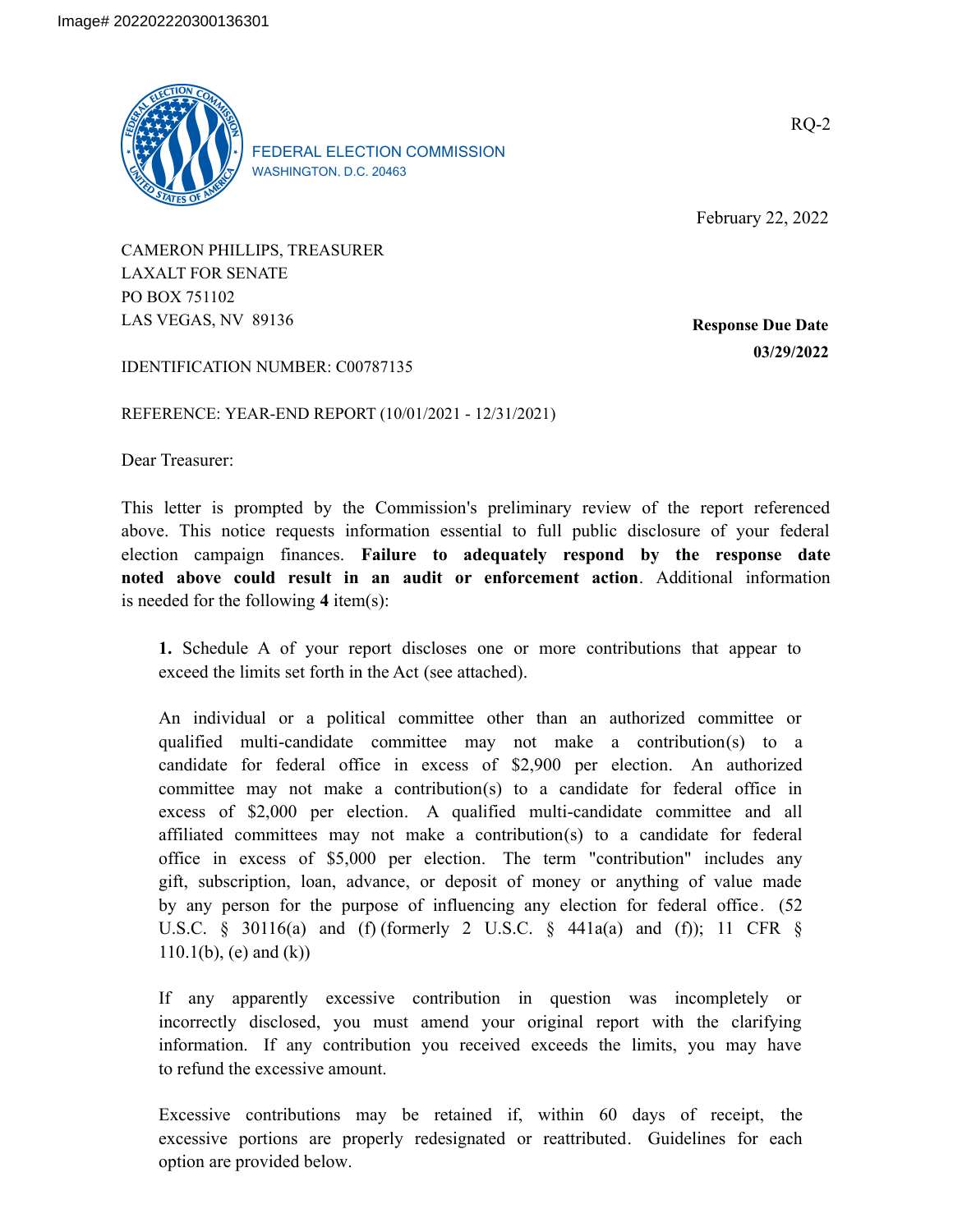### LAXALT FOR SENATE

Page 2 of 4

Please note that reattributions only apply to excessive contributions from individuals. An excessive contribution is considered properly reattributed if (1) the contributors provide the committee with written documentation, signed by each contributor, authorizing a reattribution and indicating the amount of the contribution to be attributed to each contributor; or (2) the committee reattributes by presumption the excessive portion of the contribution if the contribution was made on a written instrument from a joint account and was signed by only one of the account holders. In this case, the treasurer must notify the contributors in writing within 60 days of receiving the contribution that the committee intends to reattribute the excessive portion and must give the contributor an opportunity to request a refund.  $(11 \text{ CFR } \S 110.1(k)(3)(ii)(B))$ 

Please note that you cannot presumptively redesignate an excessive contribution from a multi-candidate committee. Also, a contribution can only be redesignated to a previous election to the extent that the contribution does not exceed the committee's net debts outstanding for that election.  $(11 \text{ CFR } \S \ 110.1(b)(3)(i))$ 

If the foregoing conditions for reattributions or redesignations are not met within 60 days of receipt of the contribution, the excessive amount must be refunded. See 11 CFR § 103.3(b)(1).

If you have not already done so, please inform the Commission of your corrective action immediately in writing and provide photocopies of any refund checks and/or letters reattributing or redesignating the contributions in question. Refunds are reported on Line  $20(a)$ , (b), or (c), as applicable, of the Detailed Summary Page and on a supporting Schedule B of the report covering the period in which they are made. Redesignations and reattributions are reported as memo entries on Schedule A of the report covering the period in which the authorization for the redesignation and/or reattribution is received. (11 CFR  $\S$  104.8(d)(2), (3) and  $(4)$ )

Although the Commission may take further legal action concerning the acceptance of excessive contributions, your prompt action to refund, redesignate, and/or reattribute the excessive amount will be taken into consideration.

**2.** Commission Regulations require that a committee discloses the identification of all individuals who contribute in excess of \$200 in an election cycle. (11 CFR  $§$  104.3(a)(4)(i)) Identification for an individual is defined as the full name (initials for first or last name are not acceptable), complete mailing address, occupation, and name of employer.  $(11 \text{ CFR } \text{g} 100.12)$  Your report discloses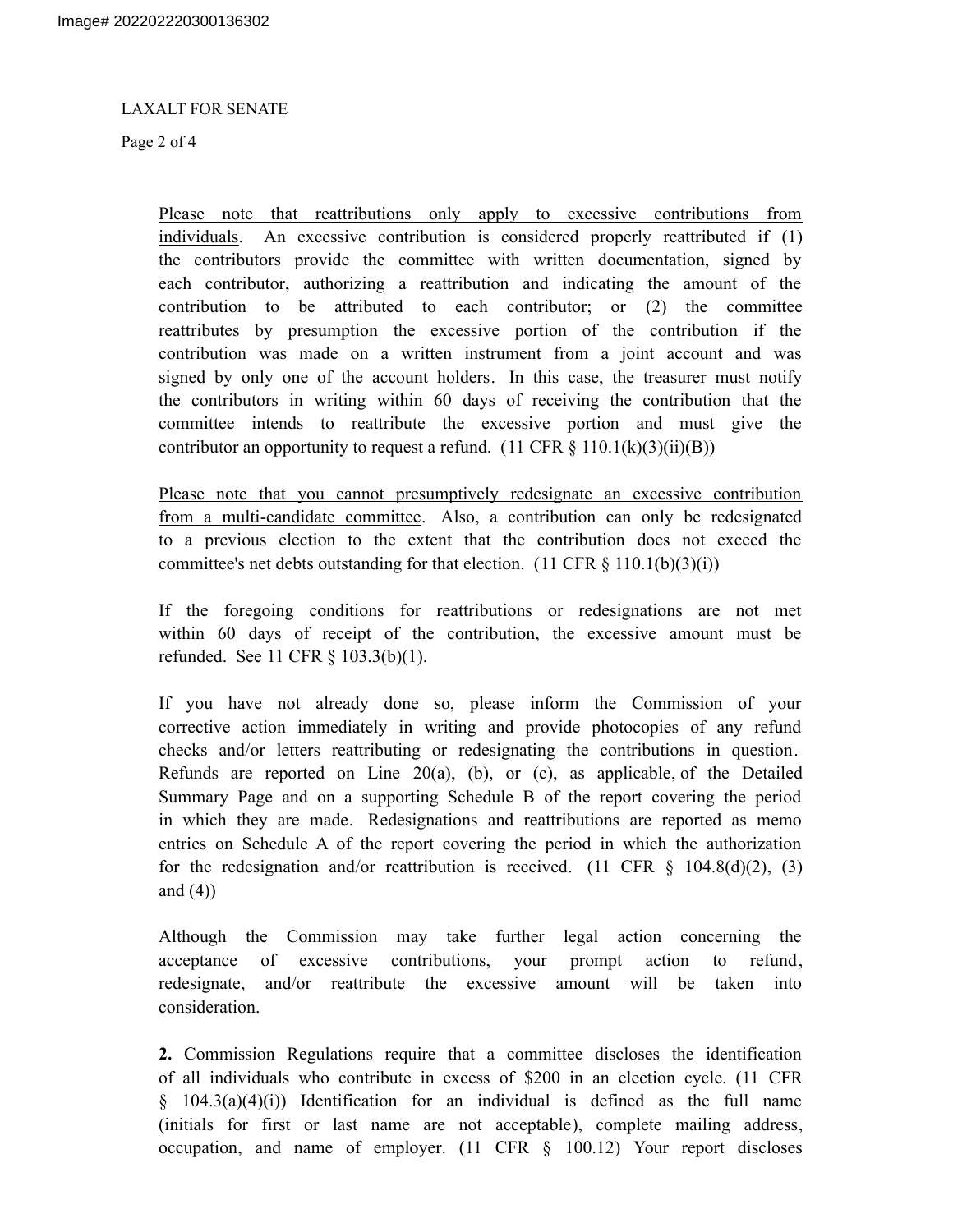### LAXALT FOR SENATE

Page 3 of 4

contributions from individuals for which the identification is not complete.

The following employer and occupation entries appear on your report and are not considered acceptable: "AB/Lawyer," "Information Requested/Information Requested," Self Employed/Business Owner," Self Employed/Information Requested," "The Advocacy Group/Information Requested, " "Self-Employed/General Management."

You must provide the missing information, or if you are unable to do so, you must demonstrate that "best efforts" have been used to obtain the information. To establish "best efforts," you must provide the Commission with a detailed description of your procedures for requesting the information. Establishing "best efforts" is a three-fold process.

First, your original solicitation must include a clear and conspicuous request for the contributor information and must inform the contributor of the requirements of federal law for the reporting of such information. (11 CFR  $\S$  104.7(b)(1)) See 11 CFR § 104.7(b)(1)(i)(B) for examples of acceptable statements regarding the requirements of federal law.

Second, if the information is not provided, you must make one follow-up, stand alone effort to obtain this information, regardless of whether the contribution(s) was solicited or not. This effort must occur no later than 30 days after receipt of the contribution and may be in the form of a written request or an oral request documented in writing. (11 CFR  $\S$  104.7(b)(2)) The requests must:

• clearly ask for the missing information, without soliciting a contribution;

• inform the contributor of the requirements of federal law for the reporting of such information, and

• if the request is written, include a pre-addressed post card or return envelope.

Third, if you receive contributor information after the contribution(s) has been reported, you should either a) file with your next regularly scheduled report, an amended memo Schedule A listing all the contributions for which additional information was received; or b) file on or before your next regularly scheduled reporting date, amendments to the report(s) originally disclosing the contribution(s). (11 CFR § 104.7(b)(4))

Please amend your report to provide the missing information or a detailed description of your procedures for requesting the information. For more information on demonstrating "best efforts," please refer to the Campaign Guide.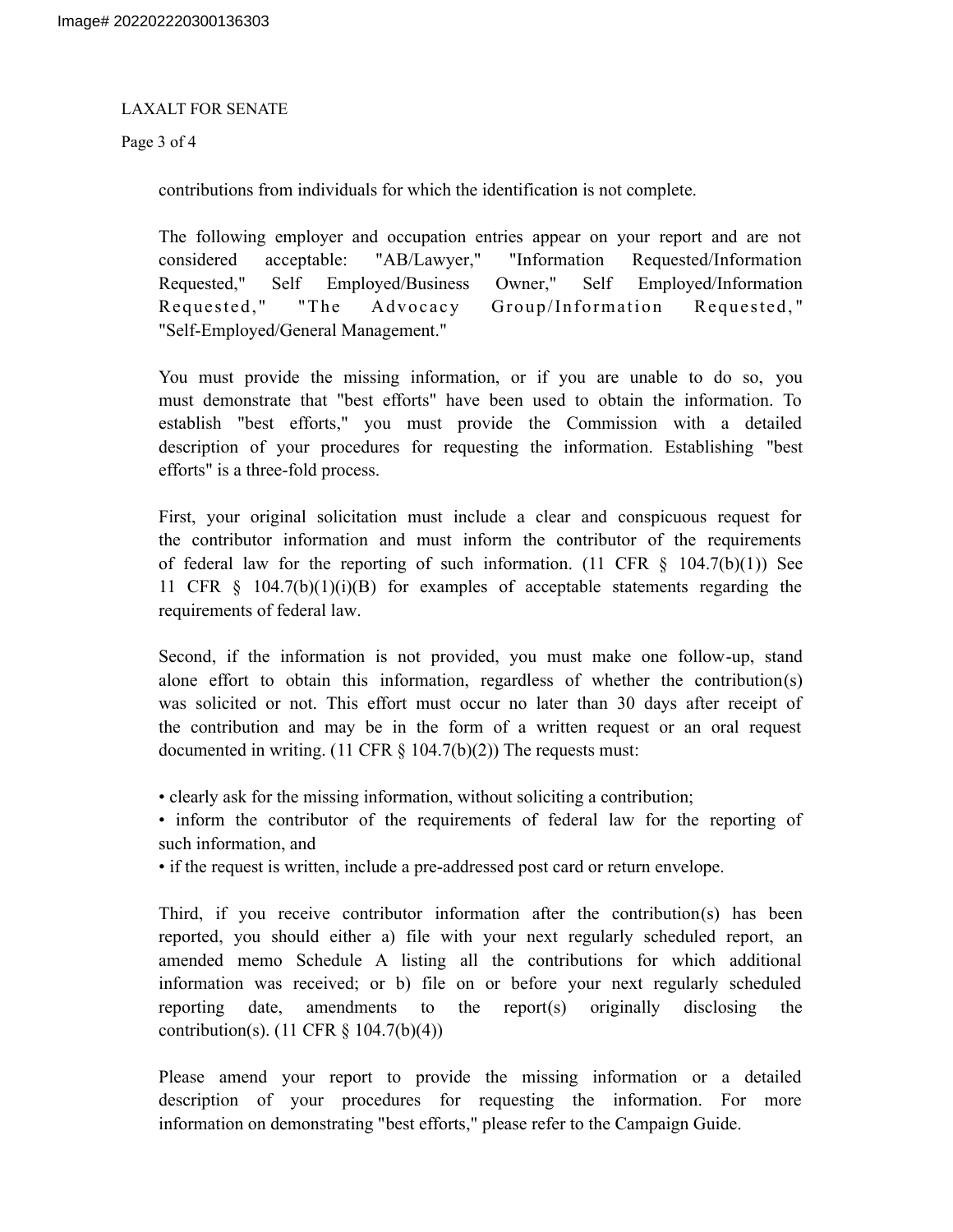#### LAXALT FOR SENATE

Page 4 of 4

**3.** On Schedule B supporting Line 17 of your report, you have itemized disbursements for which you have failed to include the purpose. Please amend your report to include the missing information.  $(11 \text{ CFR } \S \ 104.3(b)(4))$ 

**4.** Itemized disbursements must include a brief statement or description of why each disbursement was made. Please amend Schedule B supporting Line 17 of your report to clarify the following description(s): "General Consulting Services." For further guidance regarding acceptable purposes of disbursement, please refer to 11 CFR  $104.3(b)(4)(i)(A)$ .

Additional clarification regarding inadequate purposes of disbursement and a non-exhaustive list of acceptable purposes are available on the FEC website at http://www.fec.gov/help-candidates-and-committees/purposes-disbursement/.

**Please note, you will not receive an additional notice from the Commission on this matter.** Adequate responses must be received by the Commission on or before the due date noted above to be taken into consideration in determining whether audit action will be initiated. Failure to comply with the provisions of the Act may also result in an enforcement action against the committee. Any response submitted by your committee will be placed on the public record and will be considered by the Commission prior to taking enforcement action. **Requests for extensions of time in which to respond will not be considered**.

Electronic filers must file amendments (to include statements, designations and reports) in an electronic format and must submit an amended report in its entirety, rather than just those portions of the report that are being amended. For information about the report review process or specific filing information for your committee type, please visit www.fec.gov/help-candidates-and-committees. For more information about Requests for Additional Information (RFAI), why you received a letter, and how to respond, please visit www.fec.gov/help-candidates-and-committees/request-additional-information. Should you have any questions regarding this matter or wish to verify the adequacy of your response, please contact me on our toll-free number (800) 424-9530 (at the prompt press 5 to reach the Reports Analysis Division) or my local number (202) 694-1132.

Sincerely,

Lither Clan

Chris Jones 496 Senior Campaign Finance Analyst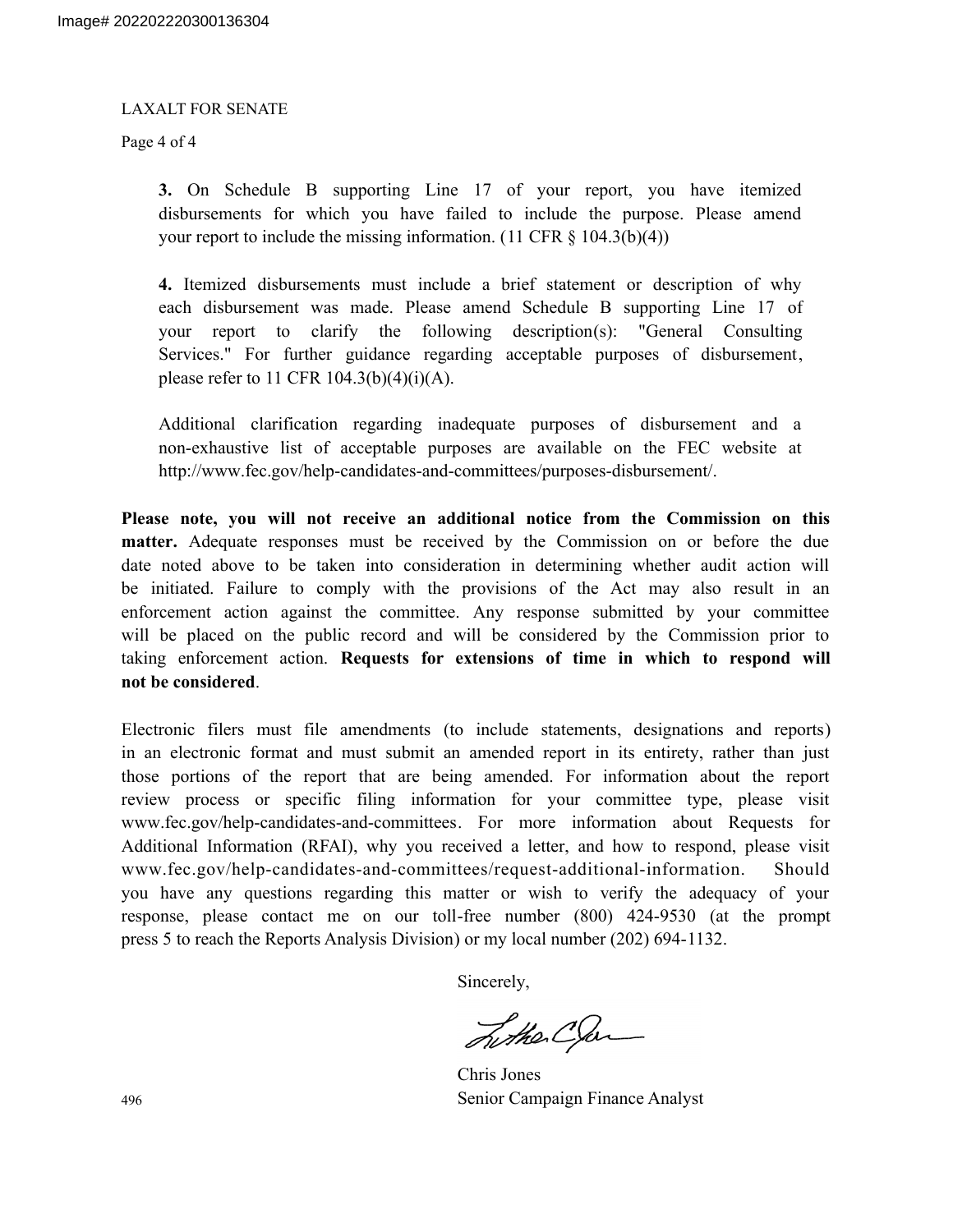# **Apparent Excessive, Prohibited, and Impermissible Contributions Laxalt for Senate (C00878135)**

|  | <b>Apparent Excessive Contributions from Individuals</b> |  |
|--|----------------------------------------------------------|--|
|  |                                                          |  |

| <b>Contributor Name</b> | <b>Date</b> | <b>Amount</b>  | <b>Election</b> |
|-------------------------|-------------|----------------|-----------------|
| Barr, Jeffrey           | 9/30/2021   | \$2,900.00     | P2022           |
| Barr, Jeffrey           | 11/5/2021   | \$57.00        | P2022           |
| Barr, Jeffrey           | 11/5/2021   | $-$ \$57.00    | P2022           |
| Barr, Jeffrey           | 12/29/2021  | \$2,900.00     | P2022           |
| Barr, Jeffrey           | 12/29/2021  | $-$ \$2,843.00 | P2022           |
| Cashman, Denise         | 9/15/2021   | \$2,900.00     | P2022           |
| Cashman, Denise         | 12/3/2021   | \$2,900.00     | P2022           |
| Eghbali, Behdad         | 12/17/2021  | $-$ \$2,900.00 | P2022           |
| Eghbali, Behdad         | 12/17/2021  | \$11,600.00    | P2022           |
| Jacob, Deborah          | 9/29/2021   | \$1,000.00     | P2022           |
| Jacob, Deborah          | 11/22/2021  | \$5,800.00     | P2022           |
| Jacob, Deborah          | 11/22/2021  | $-$ \$2,900.00 | P2022           |
| Jacob, Deborah          | 11/26/2021  | \$500.00       | P2022           |
| Kent, Jorie             | 12/10/2021  | \$11,600.00    | P2022           |
| Kent, Jorie             | 12/10/2021  | $-$ \$2,900.00 | P2022           |
| Maserang, Melinda       | 12/31/2021  | \$5,800.00     | P2022           |
| Rosatti, John           | 12/12/2021  | $-$ \$2,900.00 | P2022           |
| Rosatti, John           | 12/12/2021  | \$10,000.00    | P2022           |
| Scharf, Will            | 9/15/2021   | \$2,900.00     | P2022           |
| Scharf, Will            | 9/16/2021   | $-$ \$2,900.00 | P2022           |
| Scharf, Will            | 9/16/2021   | \$2,900.00     | P2022           |
| Scharf, Will            | 12/31/2021  | \$54.00        | P2022           |
| Shoen, James            | 12/3/2021   | \$5,000.00     | P2022           |
| Silverleaf Health Llc   | 12/22/2021  | \$5,800.00     | P2022           |
| Sprinceana, Dragos      | 12/12/2021  | $-$ \$2,900.00 | P2022           |
| Sprinceana, Dragos      | 12/12/2021  | \$11,600.00    | P2022           |